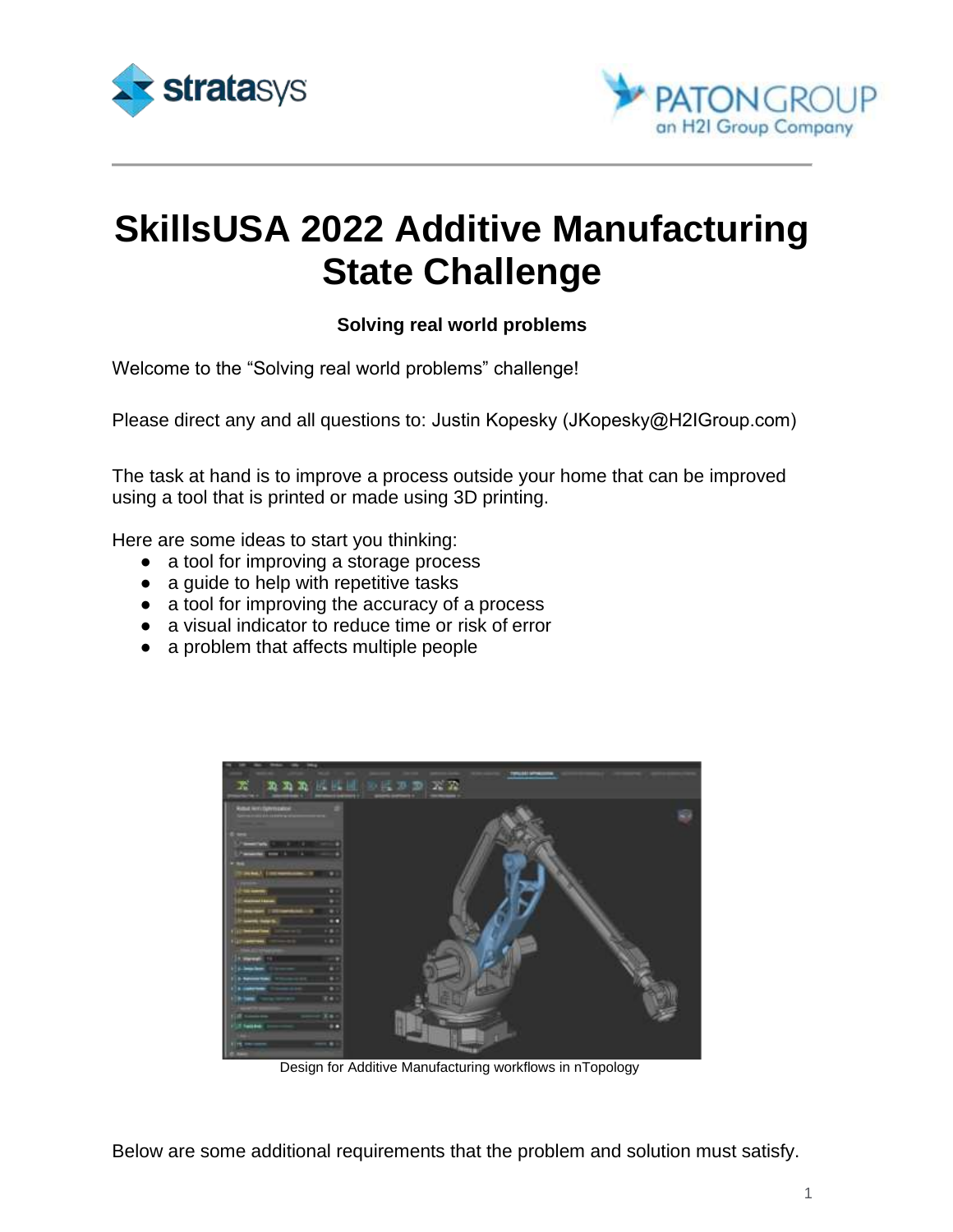STRATASYS.COM / THE **3D PRINTING SOLUTIONS** COMPANY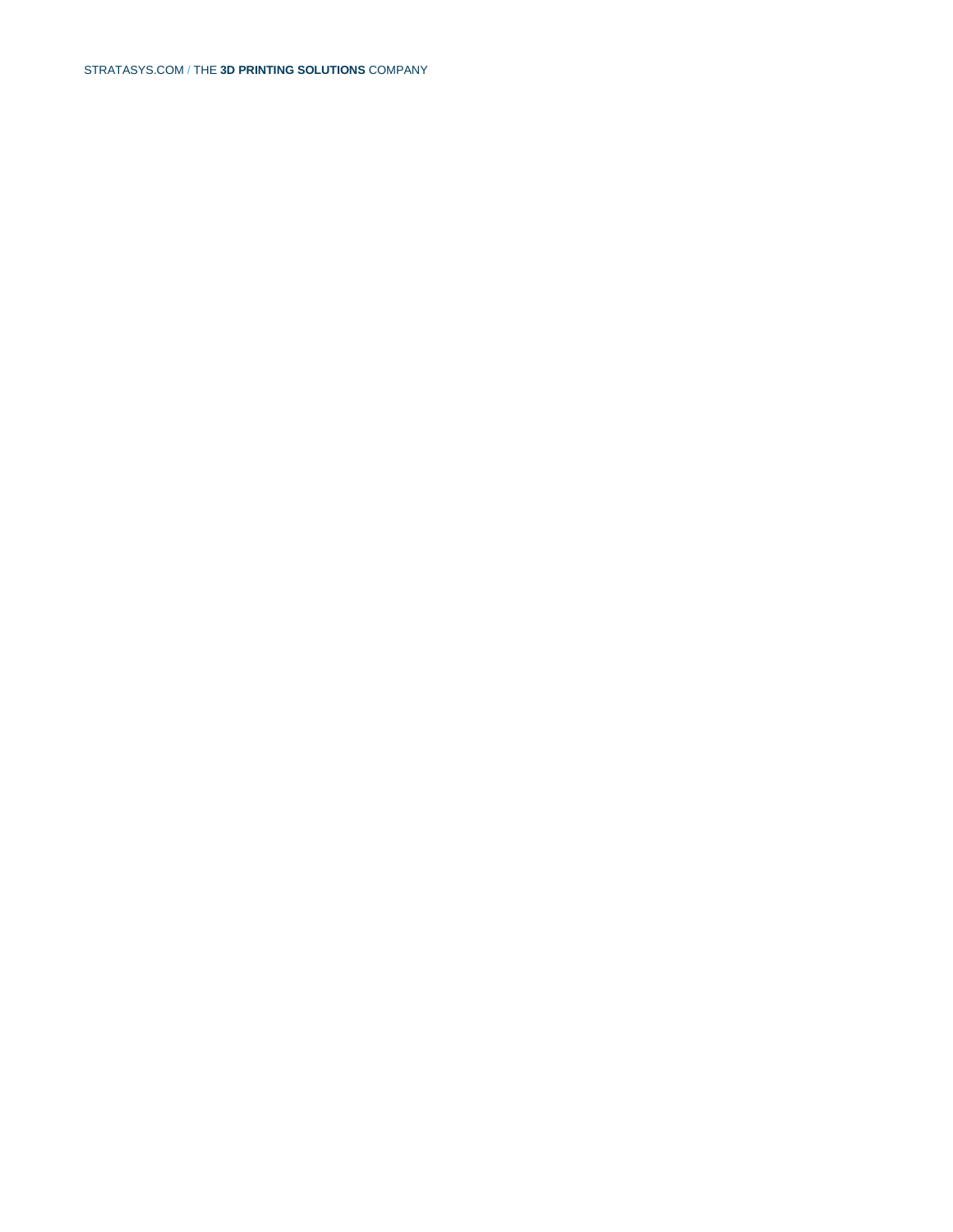

#### **Competition Requirements**

- 1. The solution you provide is recommended to have real, measurable results (increase in productivity, reduction in user fatigue, time/money savings, reduction in lead time, etc). Theoretical or guessed improvement metricswill not be graded as highly as experimental, proven measurements.
- 2. The design must contain (and communicate) thoughtful decisions around additive versus traditional/off-the-shelf components. At a minimum, it must contain at least one non-3D printed ("traditionally manufactured") component OR two different materials or colors in the final assembly
- 3. 3D Printed Design Students must create a design that:
	- Prints all parts in less than 10 hours
	- Uses less than 10 cubic inches of model and support combined for all parts
	- You must bring your printed parts to be judged at the contest

All students must submit 3d files via email no later than 11:59AM PST on April, 27<sup>th,</sup> <sup>2022</sup>. Submitted files to be printed will be delivered the morning of the contest so that students can test, assemble and be evaluated. You must 3d print your own parts and bring to competition, but ALL files must be submitted 11:59AM April 27<sup>th</sup>, 2022 for evaluation.

Students MUST print and bring their own parts. Parts must match dimension of the submitted files

Students submit print files in both CAD (.step, .iges, .sldprt, etc.) and mesh (STL, 3MF, OBJ, etc) format to *<https://www.dropbox.com/request/whhXTaEXyOz83yUpa40C>*

#### **Tips for Competitors**

Here are some tips to maximize your points:

- Get creative and gutsy in finding a problem
- Travel to a local manufacturer to uncover pain points
- Use online resources (nTopology, YouTube, GrabCAD)
- Whenever intellectual property (IP) deters you from a project, try using approximate geometries to communicate the design intent
- Consider using 3D printing as a tool to create the tool (thermoforming, epoxy molding, drill guiding, etc.)
- Solve a problem that impacts multiple people
- Incorporate non-3D printed components in your final assembly
- Optional design for additive manufacturing learning resources:
	- Stratasys Think Additively™ Masterclass:
		- [https://youtube.com/playlist?list=PLUYaY5EIPtNBdU-s-](https://youtube.com/playlist?list=PLUYaY5EIPtNBdU-s-7l9rl05lBHHlTarI)[7l9rl05lBHHlTarI](https://youtube.com/playlist?list=PLUYaY5EIPtNBdU-s-7l9rl05lBHHlTarI)
		- nTopology Learning Center: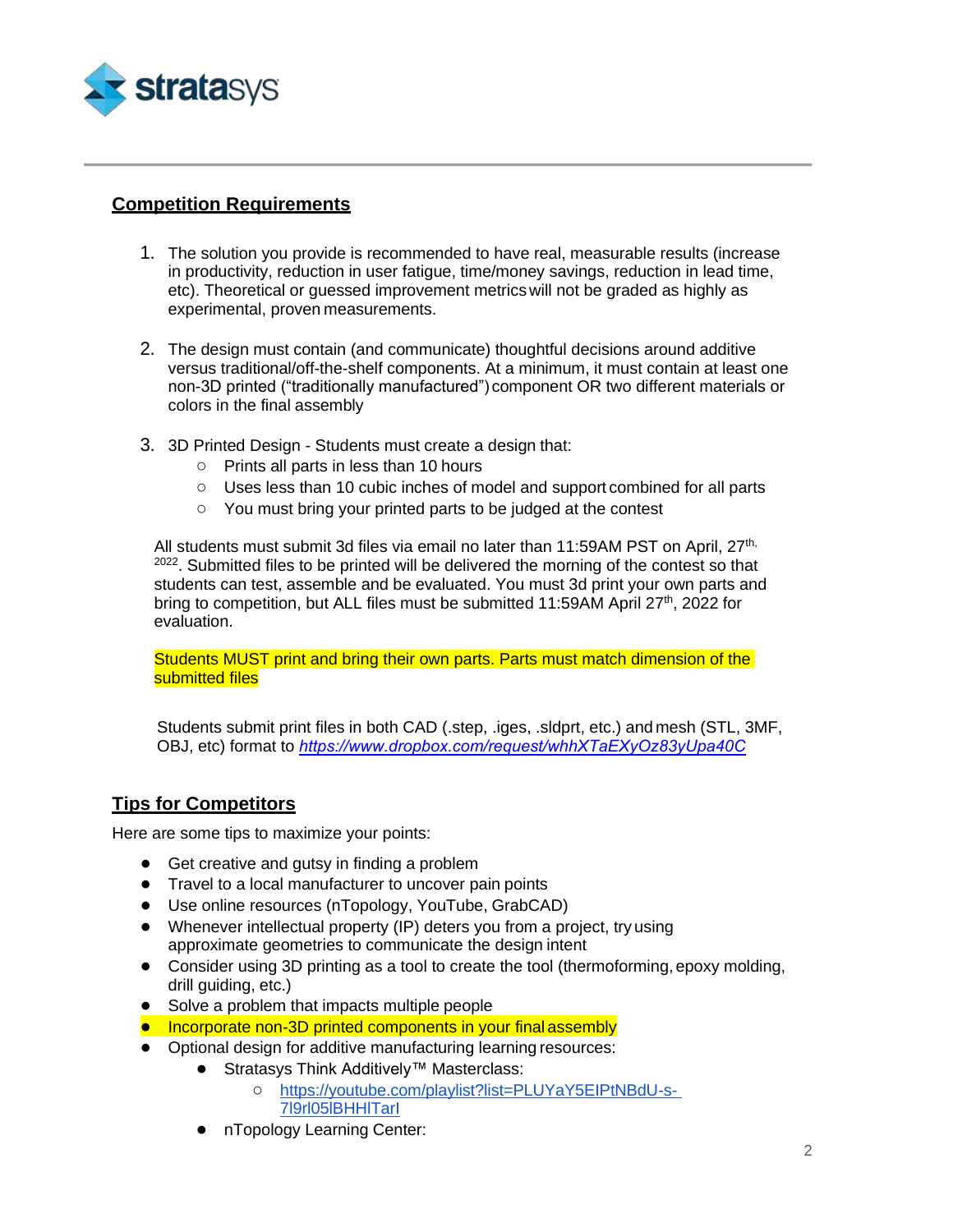

To access nTopology for education purposes, follow these steps:

- Go to nTopology.com/Education and fill out the form with your EDU email address to request an education license (this may take 2-3 days).
- Navigate to the nTopology Learning Center (learn.nTopology.com) and start taking the courses on the Home page (in order to Enroll in a course, you will be asked to make an account - use your EDU email address). learn.ntopolgy.com/education (to request license)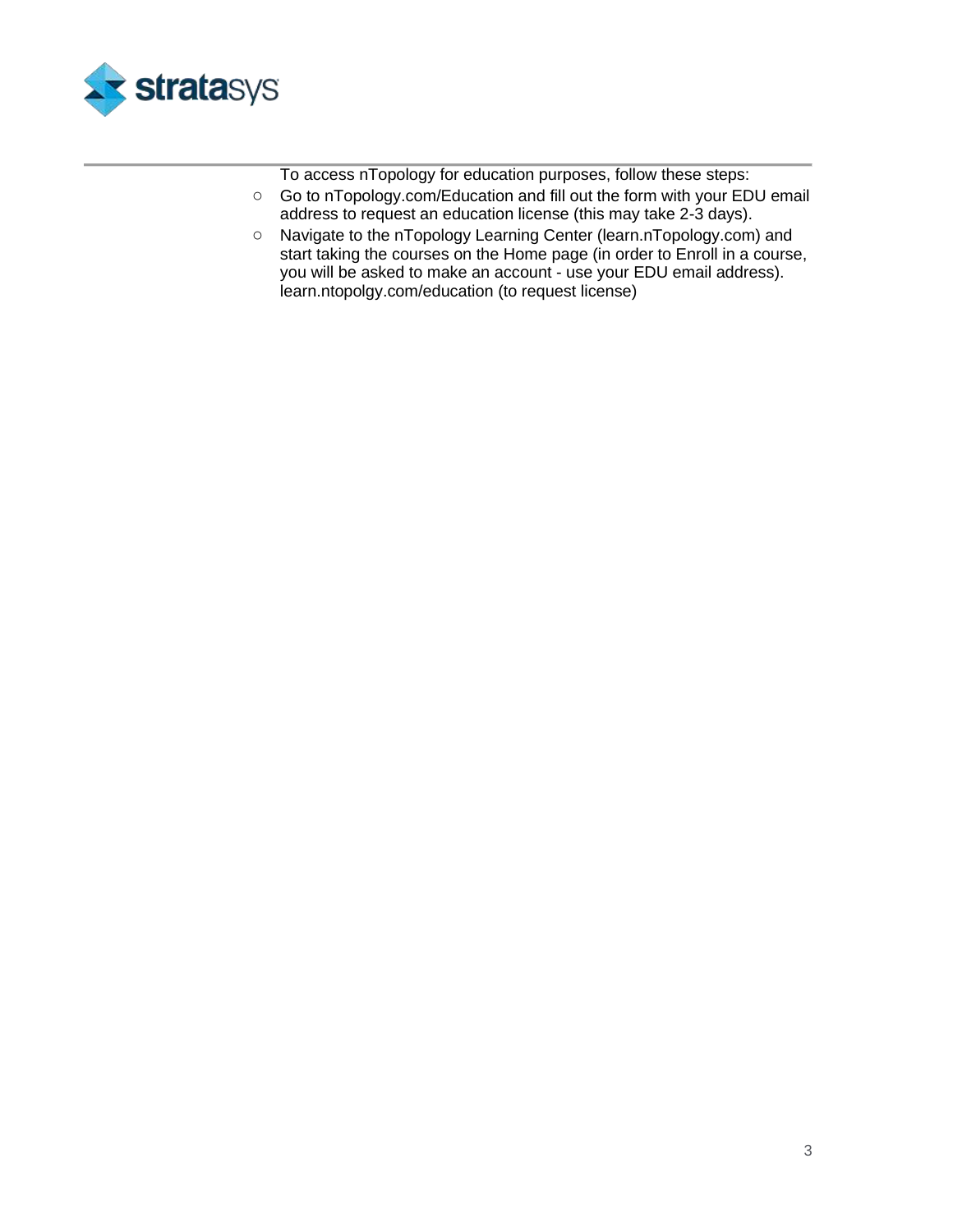

# **State Competition Procedure**

Contest day:

- 1. Students submit Engineering Notebook (Engineering notebook guidelines below)
- 2. Students submit print files April 29, 2022 in both CAD (.step, .iges, .sldprt, etc.) and mesh (STL, 3MF, OBJ, etc) format to *<https://www.dropbox.com/request/whhXTaEXyOz83yUpa40C>*
- 3. Students submit physical parts
- 4. Students submit final assembly if applicable
- 5. Students submit their Presentation

## **State Competition Judging Criteria**

- 1. The Engineering Notebook should contain robust content, including at a minimum the following:
	- 1.1. Be clearly labeled with contestant name(s), date and page # on each page
	- 1.2. Begin with a problem statement
	- 1.3. Include discovery and documentation of approach to solve problem
	- 1.4. Include sketched design concepts with critical features labeled
	- 1.5. Critical dimensions clearly labeled in design sketch
	- 1.6. Considerations for designing for additive manufacturing distinctly addressed (i.e. part strength, part orientation) especially including any expected risks during printing
	- 1.7. Screenshots of the print time and material usage for all printed parts
	- 1.8. Design decisions and alternatives are documented and evaluated thoughtfully
- 2. The design must adhere to the Competition Requirements stated in the prior page.
- 3. Quality of final assembly
	- 3.1. Does it perform the function in the manner it was designed to do?
	- 3.2. Does it meet all requirements in contest guidelines?
	- 3.3. Do inserted components or multiple printed parts mate together properly?
	- 3.4. Did the students design the part with additive manufacturing in mind?
- 4. The design must illustrate best practices for "design for additive manufacturing (DFAM)". You must explain your selection and use of software for DFAM. It is highly suggested to use a free student license of nTopology